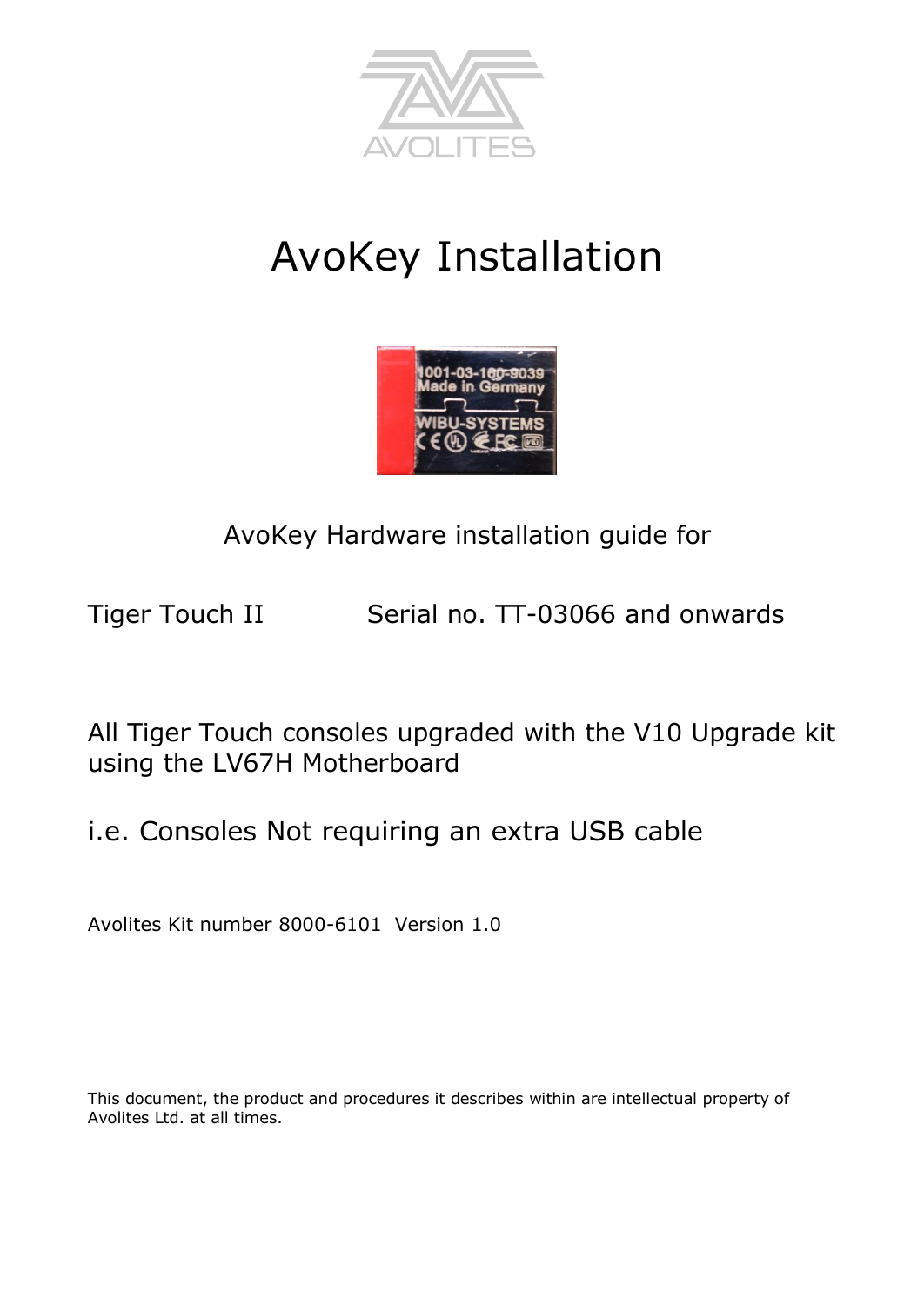Useful Avolites phone numbers:

| <b>Avolites England</b> |                                            |
|-------------------------|--------------------------------------------|
|                         | Sales and service* (+44) (0) 20 8965 8522  |
|                         | Service out of hours*(+44) (0) 831 17 8888 |
| Fax                     | $(+44)$ (0) 20 8965 0290                   |
| Email                   | repairs@avolites.com                       |
| Website                 | http://www.avolites.com                    |

The small print:

No Liability for Consequential Damages

Avolites has a policy of continuous product and documentation improvement. As such the detail within this manual may not match the operation of the Console/Server.

In no event shall Avolites be liable for any direct, indirect, special, incidental, or consequential damages or loss whatsoever (including, without limitation, damages for loss of profits, business interruption, or other pecuniary loss) arising out of the use or inability to use Console/Server even if Avolites Ltd. has been advised of the possibility of such damages. Because some jurisdictions do not allow the exclusion or limitation of liability for consequential or incidental damages, the above limitation may not apply to you.

Reprint and revision history:

v1.0 Created GK Jun 2019

V1.1 Split up per console and edits JBT Oct 2019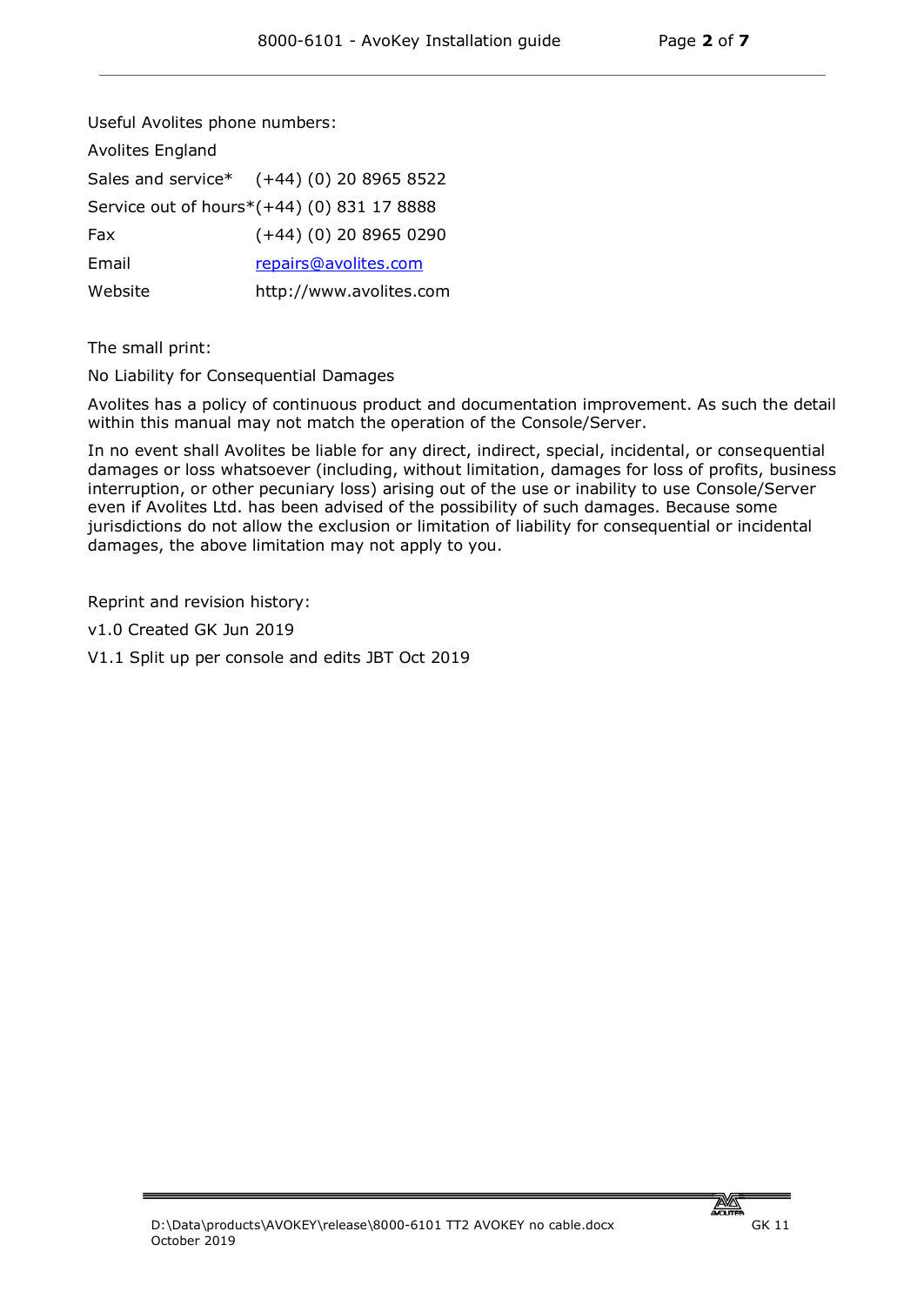|  |  |  | CONTENTS |  |  |  |  |  |
|--|--|--|----------|--|--|--|--|--|
|--|--|--|----------|--|--|--|--|--|

### IMPORTANT NOTES:

The document is divided into chapters depends on the console type or TNP and motherboard installed in the console or TNP.

Read the relevant section of this document at least once before starting the installation.

If in doubt contact your reseller or Avolites for support direct.

Perform the upgrade in an area with good work lighting and clear working space.

Have a small container handy to put screws in as you remove them.

Please note that it is possible that your console does not have a motherboard listed below, this can be because the original MB had failed, and the original MB was not available anymore. In this case contact Avolites direct to establish which kit you may need.

After the installation of the Avokey you can use the console as normal with software versions before V12. In order to use V12 you will need to download it and install as per

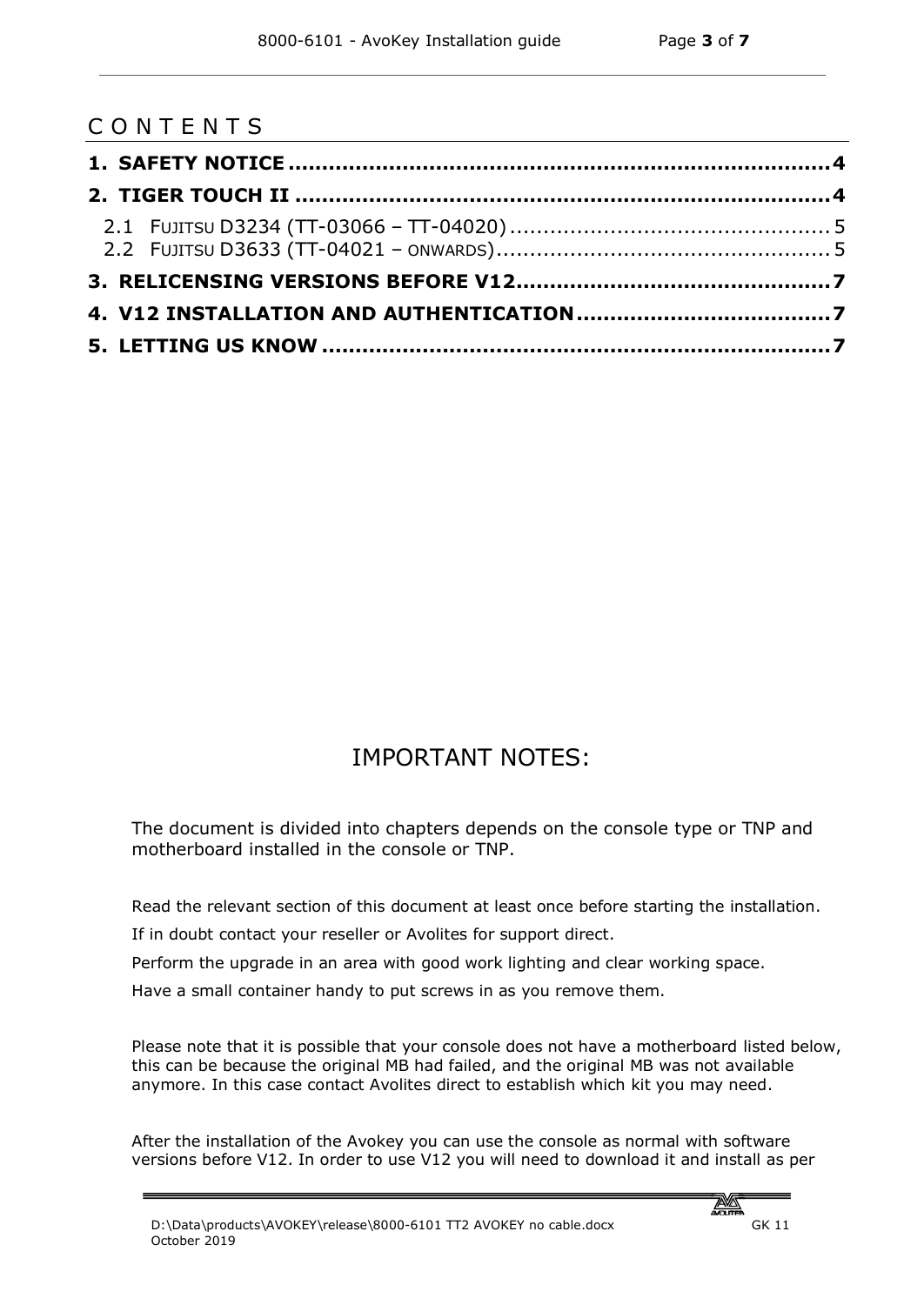normal, this is then followed by the "authentication" process to licence the console or TNP for V12. This only needs to happen once.

See the V12 installation notes for further information

Console an and TNP licenses are Hardware locked, therefore once authenticated against a specific console or TNP the dongle will only work in that product.

## **1. Safety notice**

Before you open the console or TNP



Disconnect the console from the Mains supply and other electrical connections

Observe anti-static measures by either using and anti-static strap connected to the console or by touching the internal metal PSU housing when working inside the console like connecting the AvoKey

## **2. Tiger Touch II**

Place the console on a stable base

#### **Assure that the Console is not connected to the mains supply**

Open the console by removing the three screws at the front edge of the console, these screws may be No.2 Pozi drive or T20 Torx, lift the front and hook the stand on the right side of the console to the moulding fixing.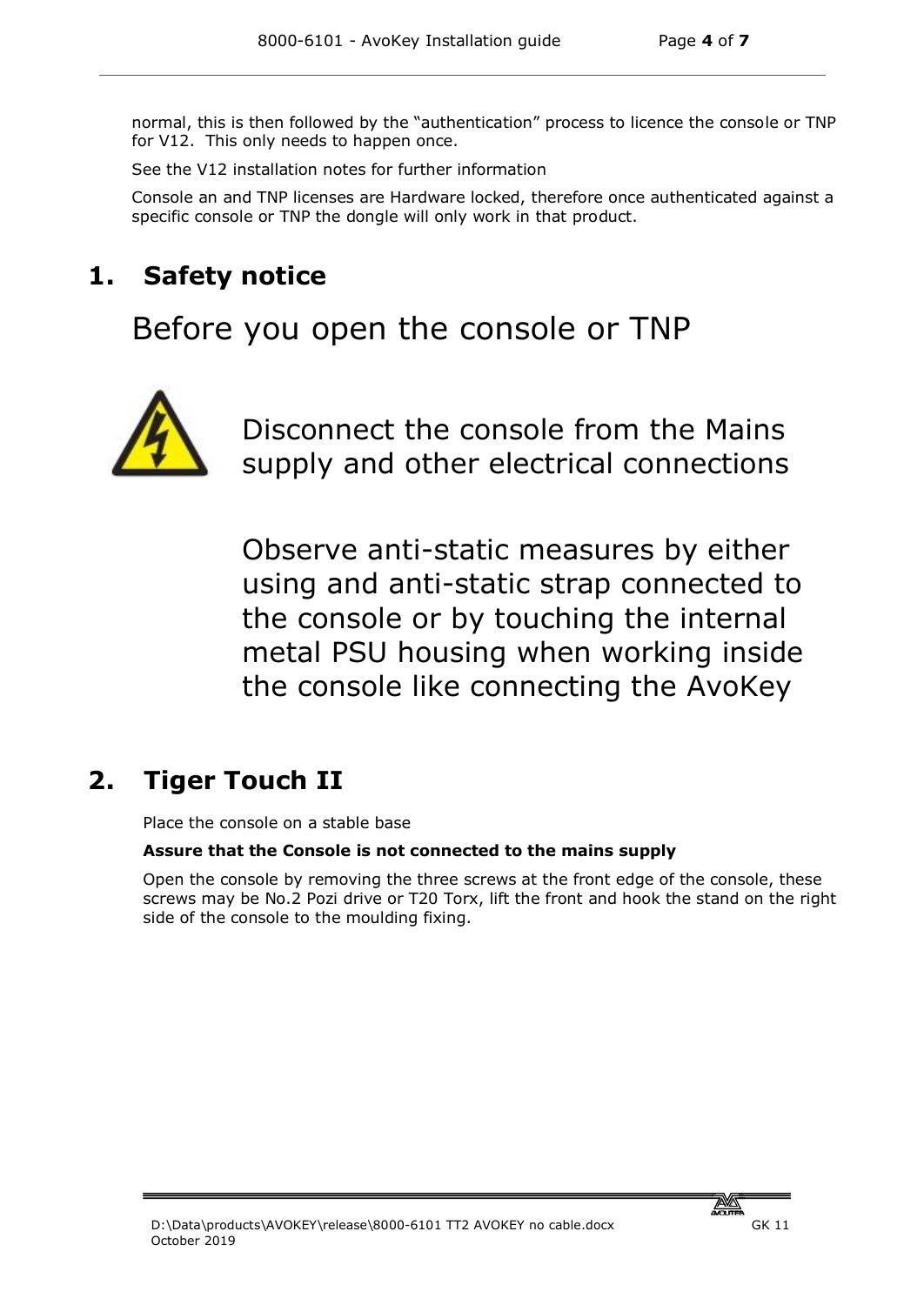

#### **2.1 Fujitsu D3234 (TT-03066 – TT-04020)**

A. Plug the AvoKey into the Blue USB3.0 port on motherboard (near the ATX port)



- B. Close the console, stow the stand correctly so it can not touch the UPS.
- C. Fix the front panel with the 3 screws

#### **2.2 Fujitsu D3633 (TT-04021 – onwards)**

A. Plug the AvoKey into the Blue USB3.1 port (near the SATA ports)

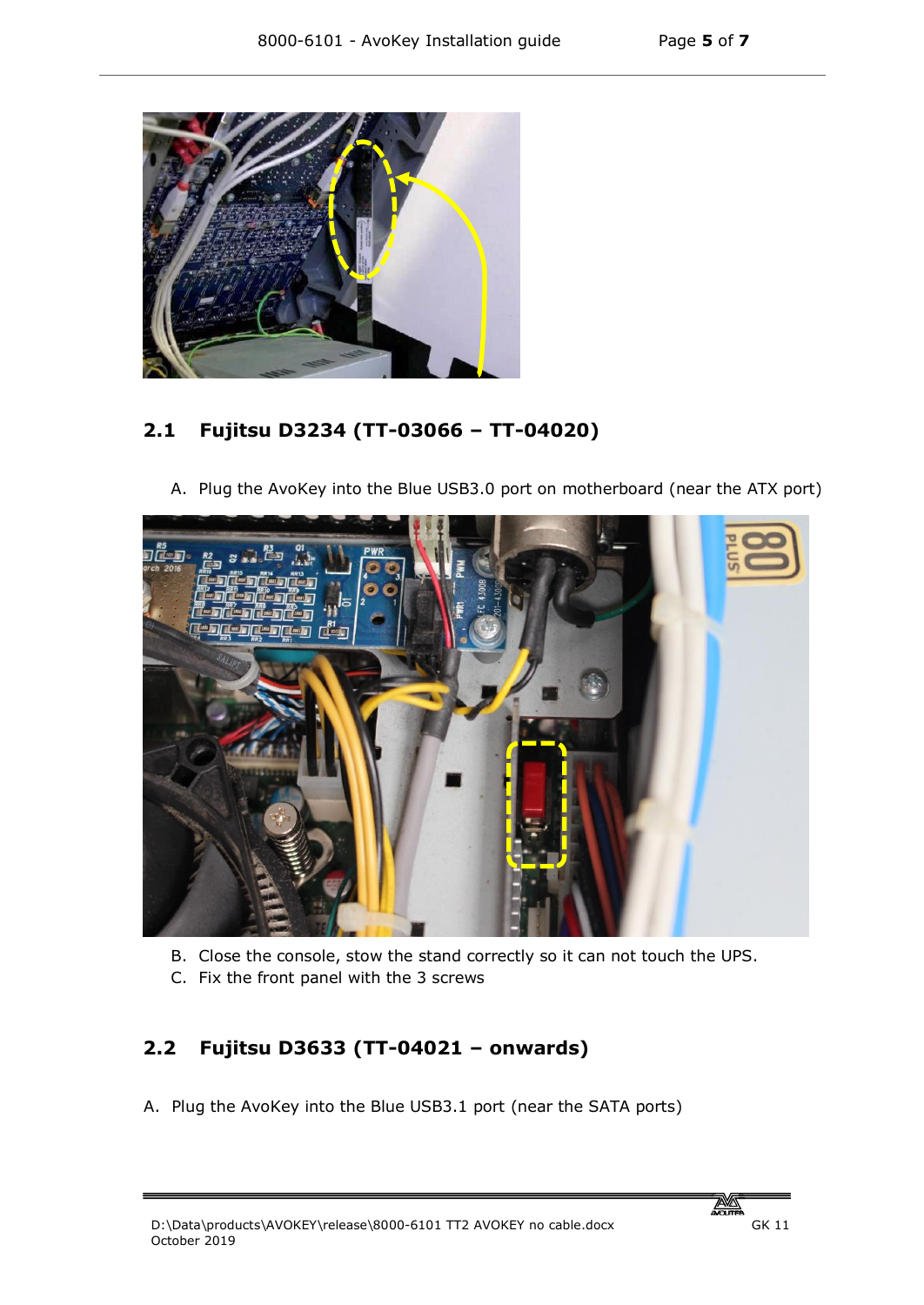

- B. Close the console, stow the stand correctly so it can not touch the UPS.
- C. Fix the front panel with the 3 screws